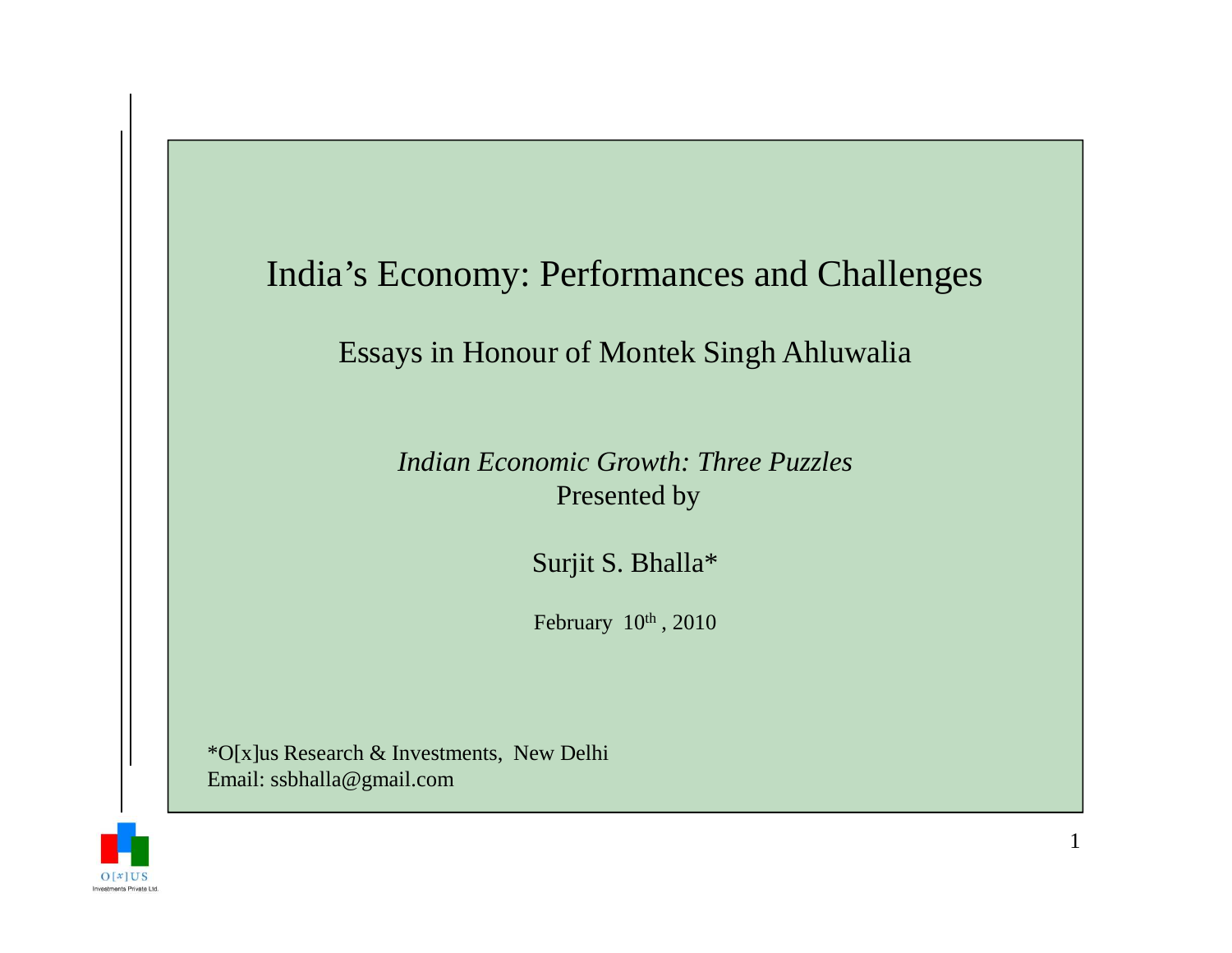# The China-India Story – 1500 - 2025



forthcoming, Peterson Institute for International Economics, Washington, D.C.

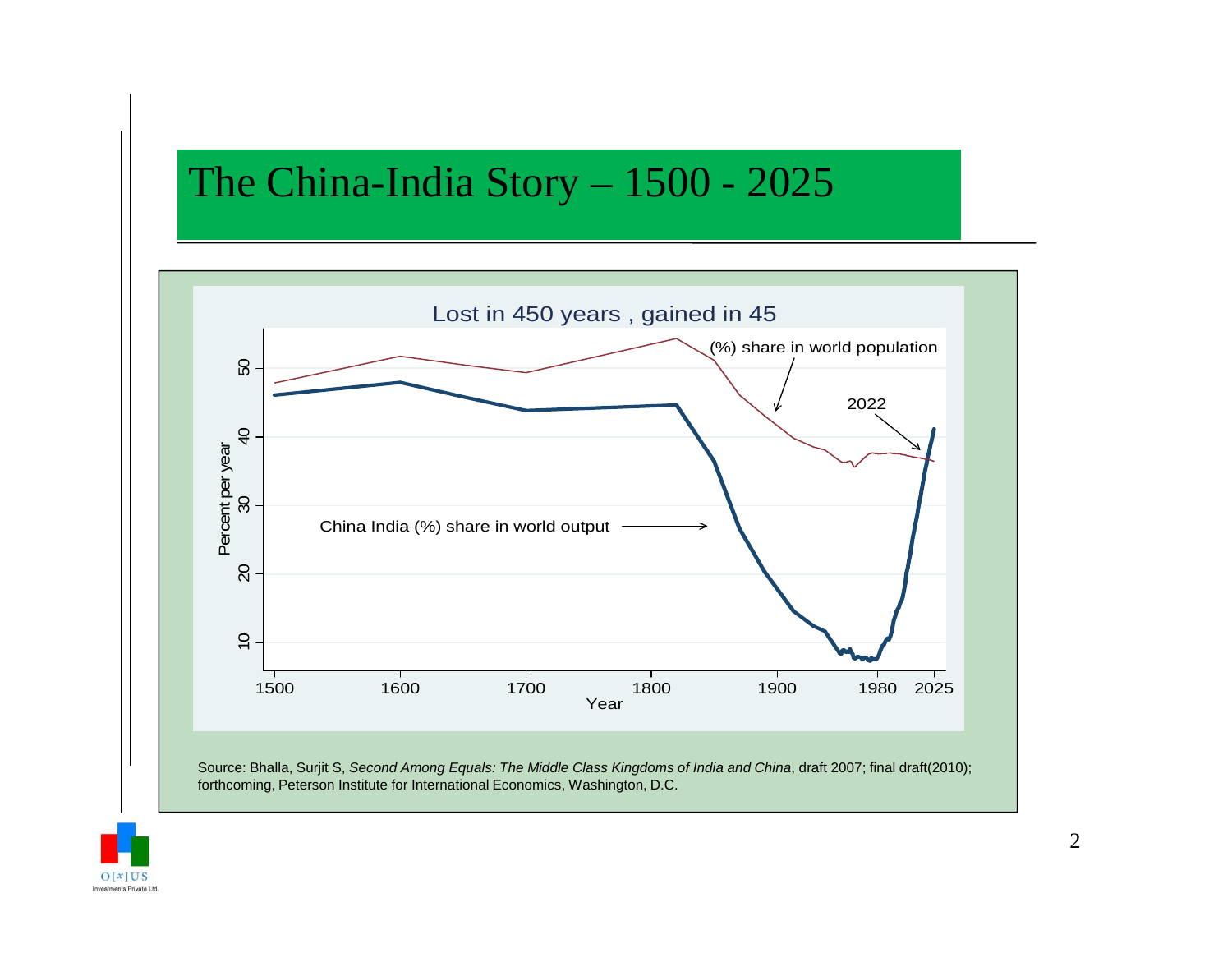# Indian Economic Growth: Three Puzzles

 Three factors of growth, three major determinants – Capital, labour and productivity

- Real Interest Rates (price of capital)
- Currency Undervaluation (price of labour)
- Middle Class (productivity)
- Some background facts about Indian economic growth
	- Constancy of agricultural growth
	- •For most variables, constancy in various macro variables

(until 2003/2004)

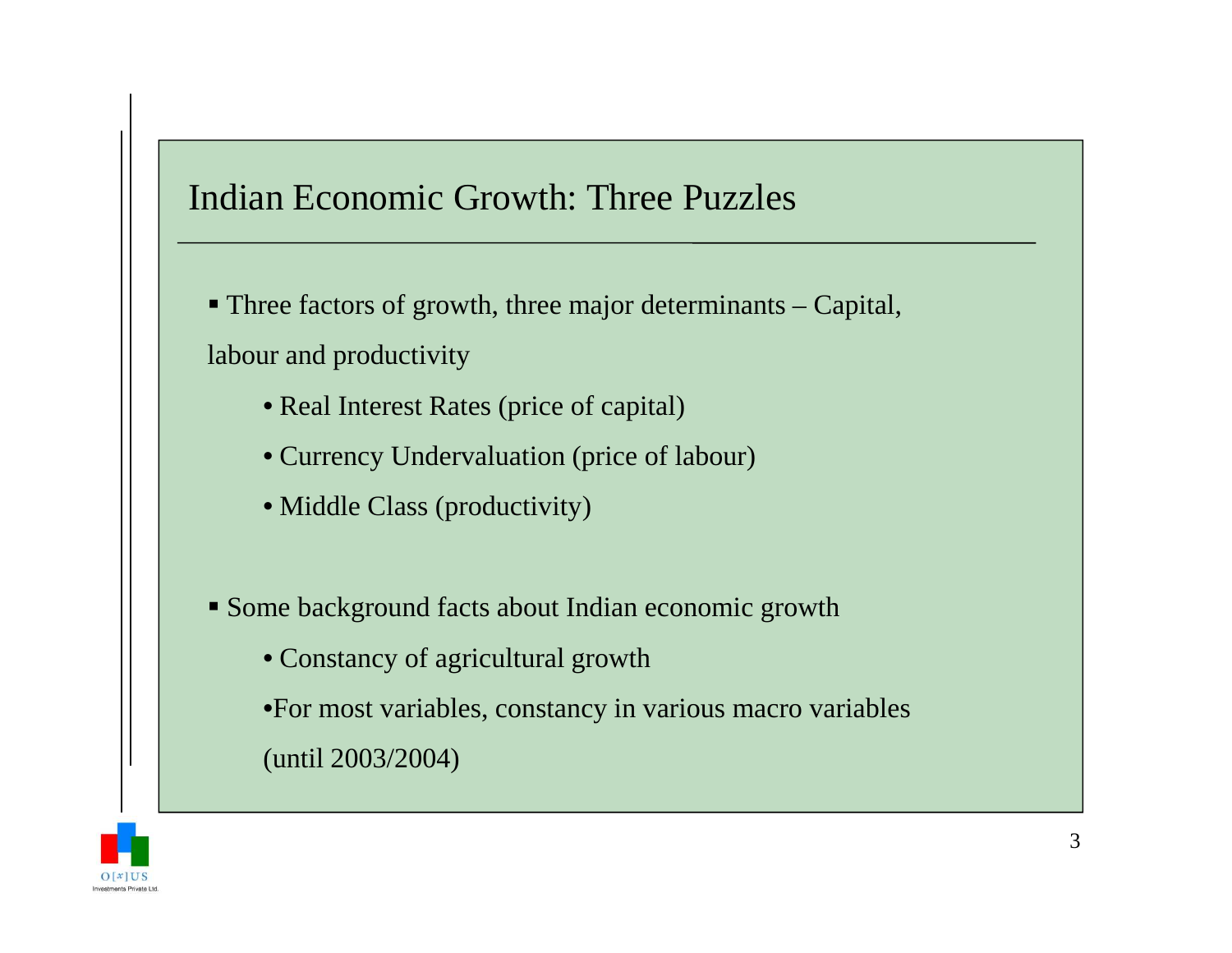### Indian Growth Performance, 1980-2009

| Year | Average(5 years) |                | Average (20 years) |                |
|------|------------------|----------------|--------------------|----------------|
|      | Growth           | Rank           | Growth             | Rank           |
| 1980 | 3.2              | 56             | 3.7                | 60             |
| 1985 | 5.4              | 19             | 4.1                | 35             |
| 1990 | 6.0              | 12             | 4.3                | 27             |
| 1995 | 5.2              | 28             | 4.9                | 17             |
| 2000 | 6.3              | 11             | 5.7                | 11             |
| 2005 | 7.0              | $\overline{7}$ | 6.1                | 6              |
| 2009 | 8.5              | $\overline{4}$ | 6.5                | $\overline{4}$ |
|      |                  |                |                    |                |

# Total Factor Productivity Growth, India-China, 1950-2007

|           | China | India |
|-----------|-------|-------|
|           |       |       |
| 1950-1980 | 1.96  | 1.23  |
|           |       |       |
| 1980-2002 | 2.4   | 3.04  |
|           |       |       |
| 1950-2002 | 2.2   | 1.98  |
|           |       |       |
| 2003-2007 | 5.34  | 3.84  |
|           |       |       |
| 1950-2007 | 2.56  | 2.14  |
|           |       |       |
|           |       |       |

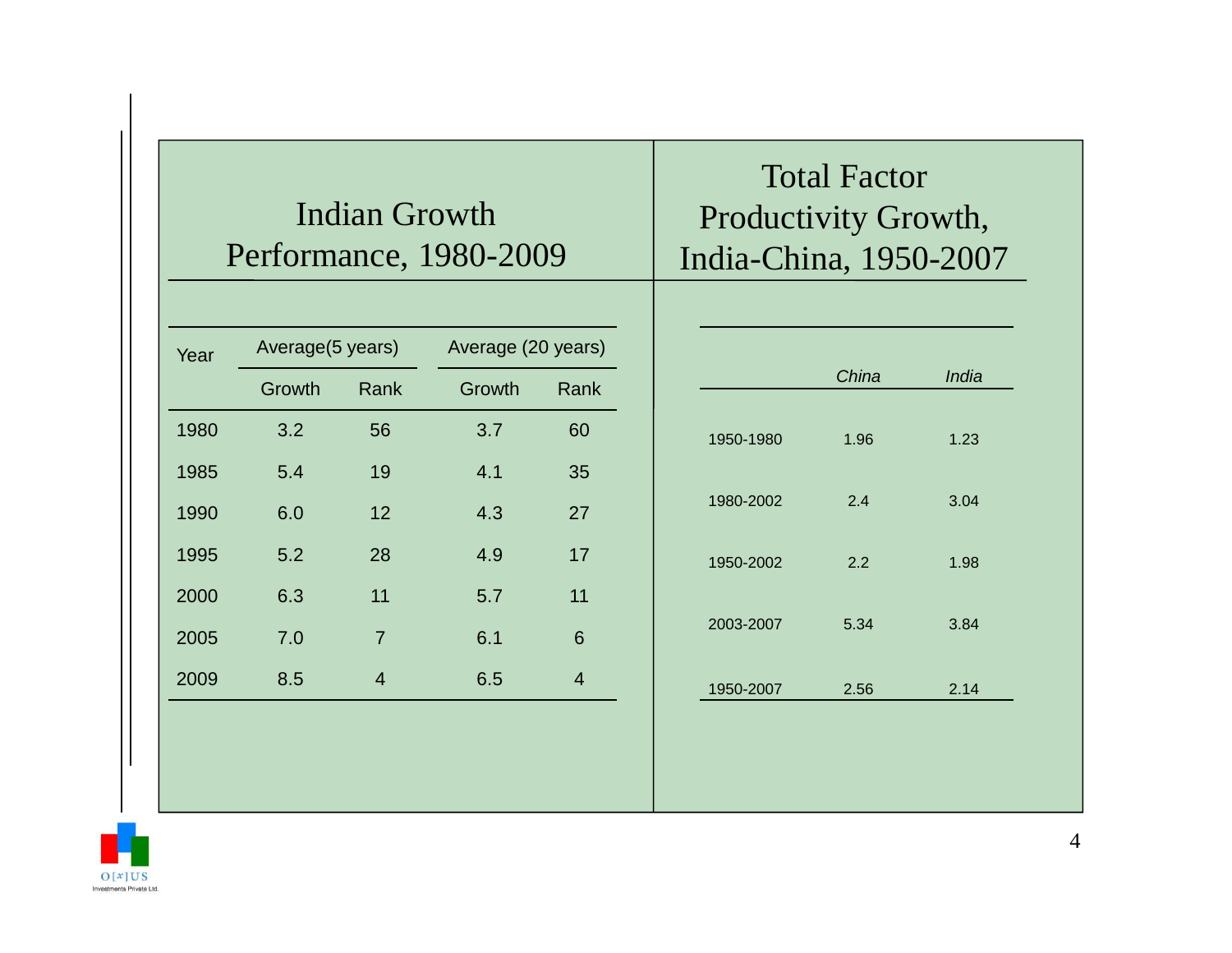

150,000 for a family of four.

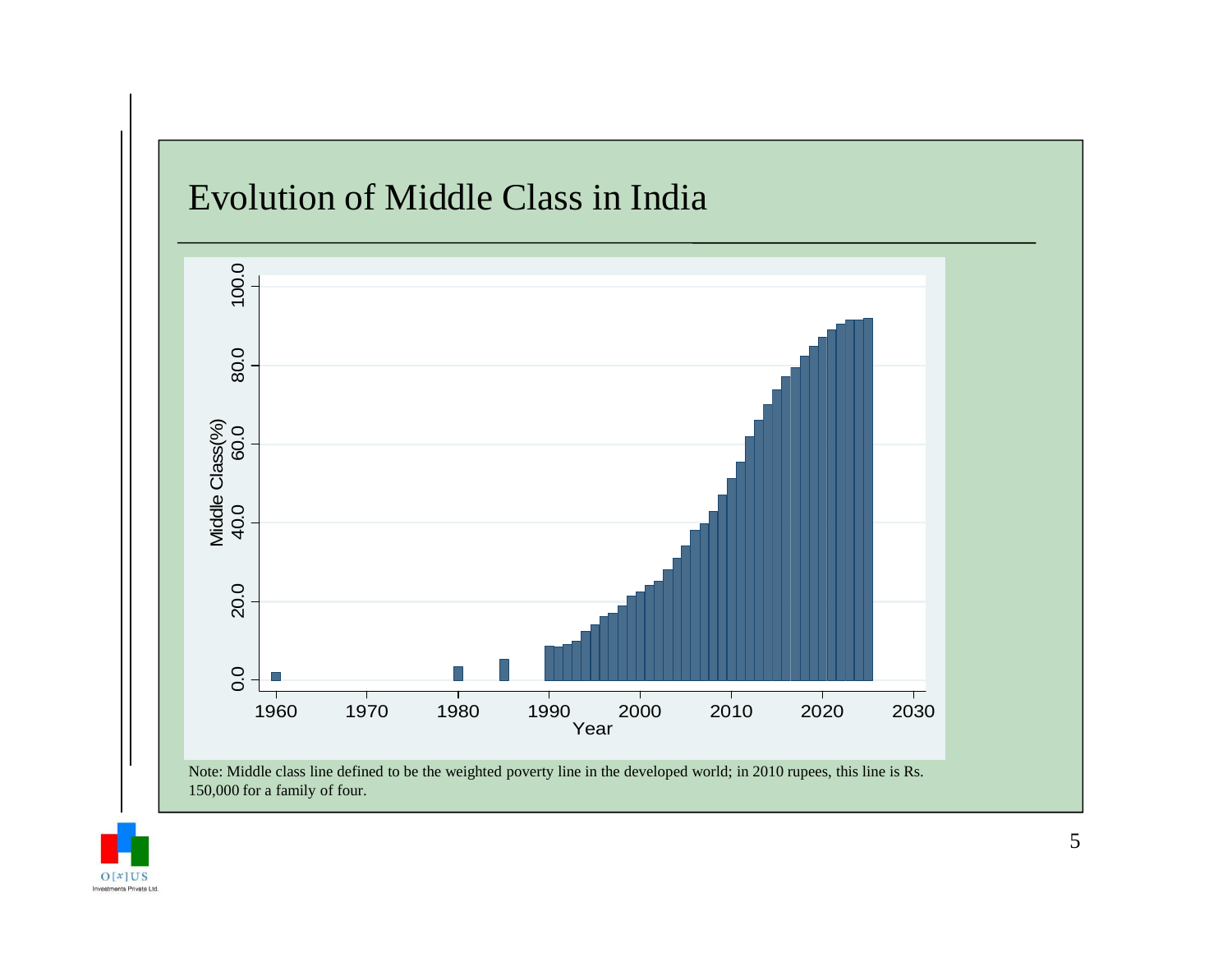## Agricultural Growth – Constant at 3 percent



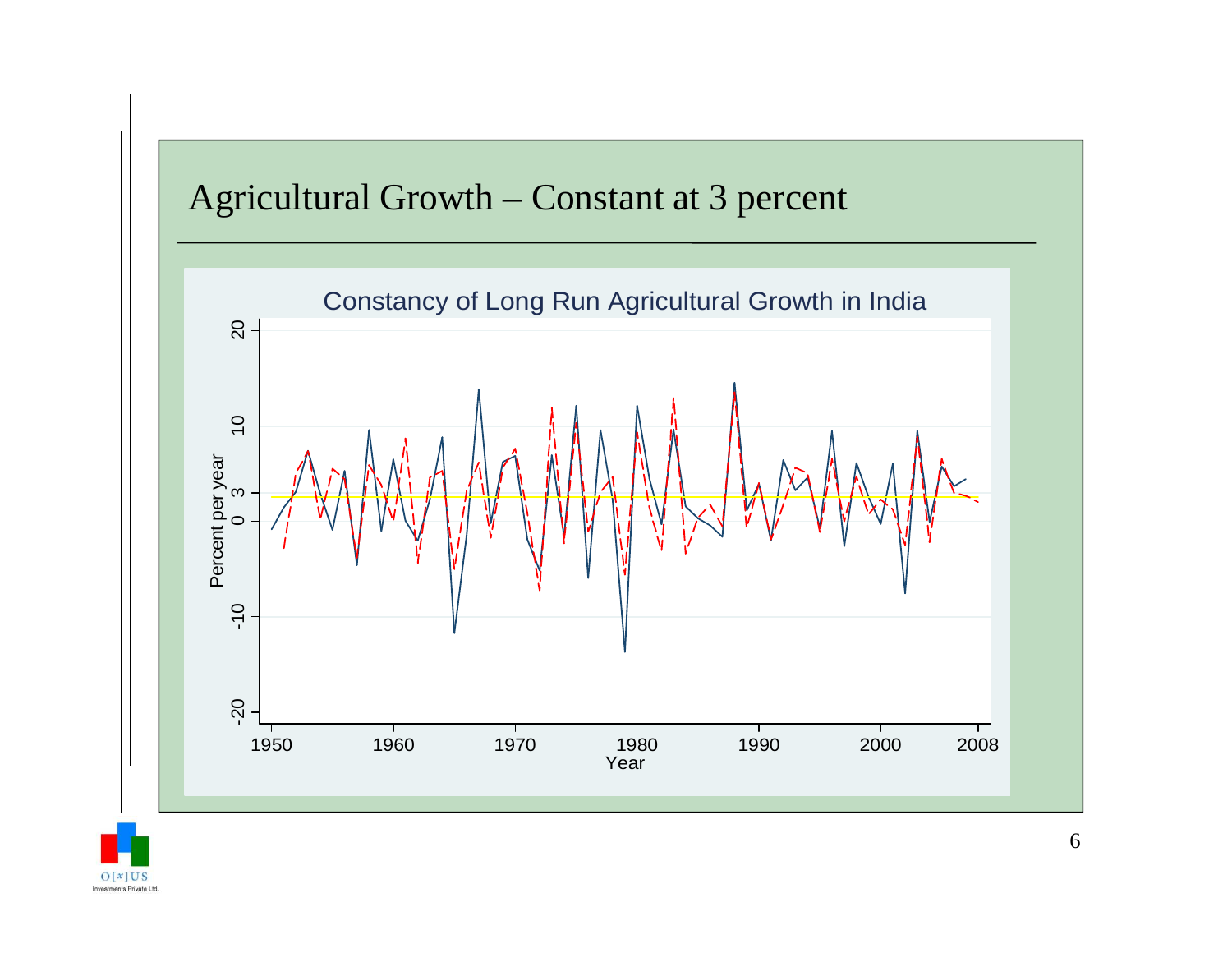### Hindu Constants and the Constancy of growth rate 1980-2002

|                                       |            | Growth in                    |                |                             |                      |
|---------------------------------------|------------|------------------------------|----------------|-----------------------------|----------------------|
|                                       | <b>GDP</b> | <b>Industrial Production</b> | M <sub>3</sub> | Share of Fiscal Deficit/GDP | Real Interest Rates* |
| <b>Decades</b>                        |            |                              |                |                             |                      |
| 1950-59                               | 3.3        |                              |                |                             |                      |
| 1960-69                               | 4.4        |                              | 8.8            |                             |                      |
| 1970-79                               | 2.9        | $4.0\,$                      | 17.4           | $-3.8$                      |                      |
| <b>3 Year Averages</b>                |            |                              |                |                             |                      |
| 1980-82                               | 5.6        | 4.6                          | 16.1           | $-5.5$                      | $-3.3$               |
| 1983-85                               | 5.6        | 8.0                          | 17.5           | $-6.9$                      | 1.5                  |
| 1986-88                               | 6.4        | 8.4                          | 17.4           | $-7.8$                      | 3.9                  |
| 1989-92                               | 4.3        | 5.6                          | 17.6           | $-6.9$                      | 2.7                  |
| 1993-95                               | 5.9        | 5.1                          | 17.4           | $-6.0$                      | 2.0                  |
| 1996-98                               | 6.1        | 8.6                          | 16.2           | $-5.2$                      | 5.0                  |
| Data after the "India Decade" article |            |                              |                |                             |                      |
| 1999-01                               | 5.9        | $5.2$                        | 17.8           | $-5.8$                      | 5.7                  |
| 2001-03                               | 5.8        | 5.2                          | 15.4           | $-5.5$                      | 5.8                  |
| 2004-07                               | 9.1        | 9.1                          | 17.9           | $-3.7$                      | 2.1                  |
| 1992-95                               | 6.2        | 7.1                          | 17.0           | $-5.7$                      | 2.3                  |
| 1997-03                               | 5.3        | 4.8                          | 17.3           | $-5.9$                      | 6.1                  |
| 2003-07                               | 8.9        | 8.7                          | 17.0           | $-3.8$                      | 2.6                  |

Note: \* Defined as the difference between the weighted government securities rate and inflation as measured by the GDP deflator.

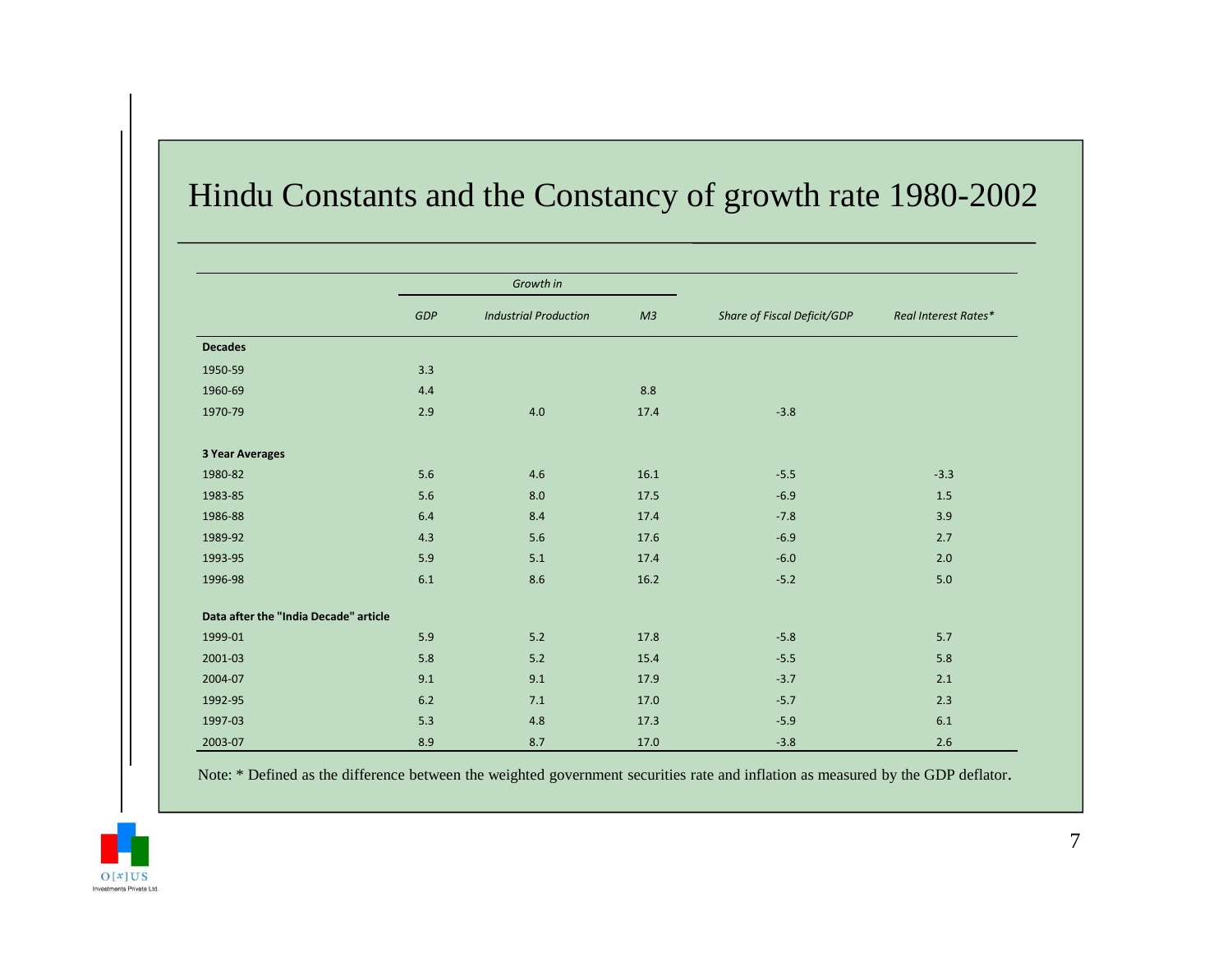# Puzzle 1: What caused India's GDP growth to accelerate in the early 1980s?

- Conventional explanations:
	- Bank nationalization led to higher savings rates
	- Indira Gandhi winked at the industrialists and growth took off
- These explanations cannot be found in most economic text books; plus, in reality, there *wasn't* any acceleration.
- But there was an *appearance* of acceleration the whole world had seen a stagflation downturn in the 1970s, and India was not much different.
- Evidence:

•Reallocation of labor from agriculture to industry – movement from lower to higher productivity

•Several instances when Indian GDP growth had exceeded 5 percent

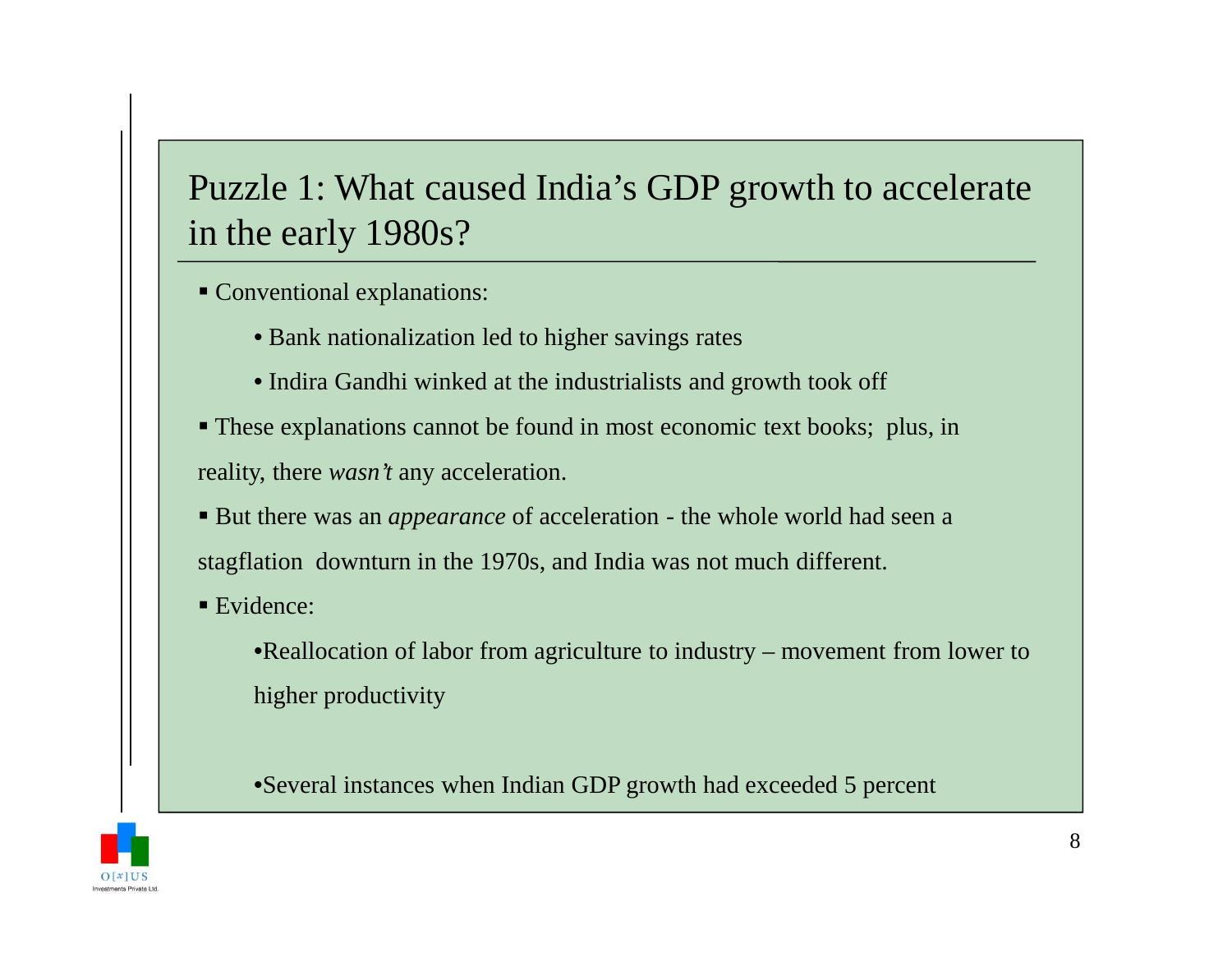

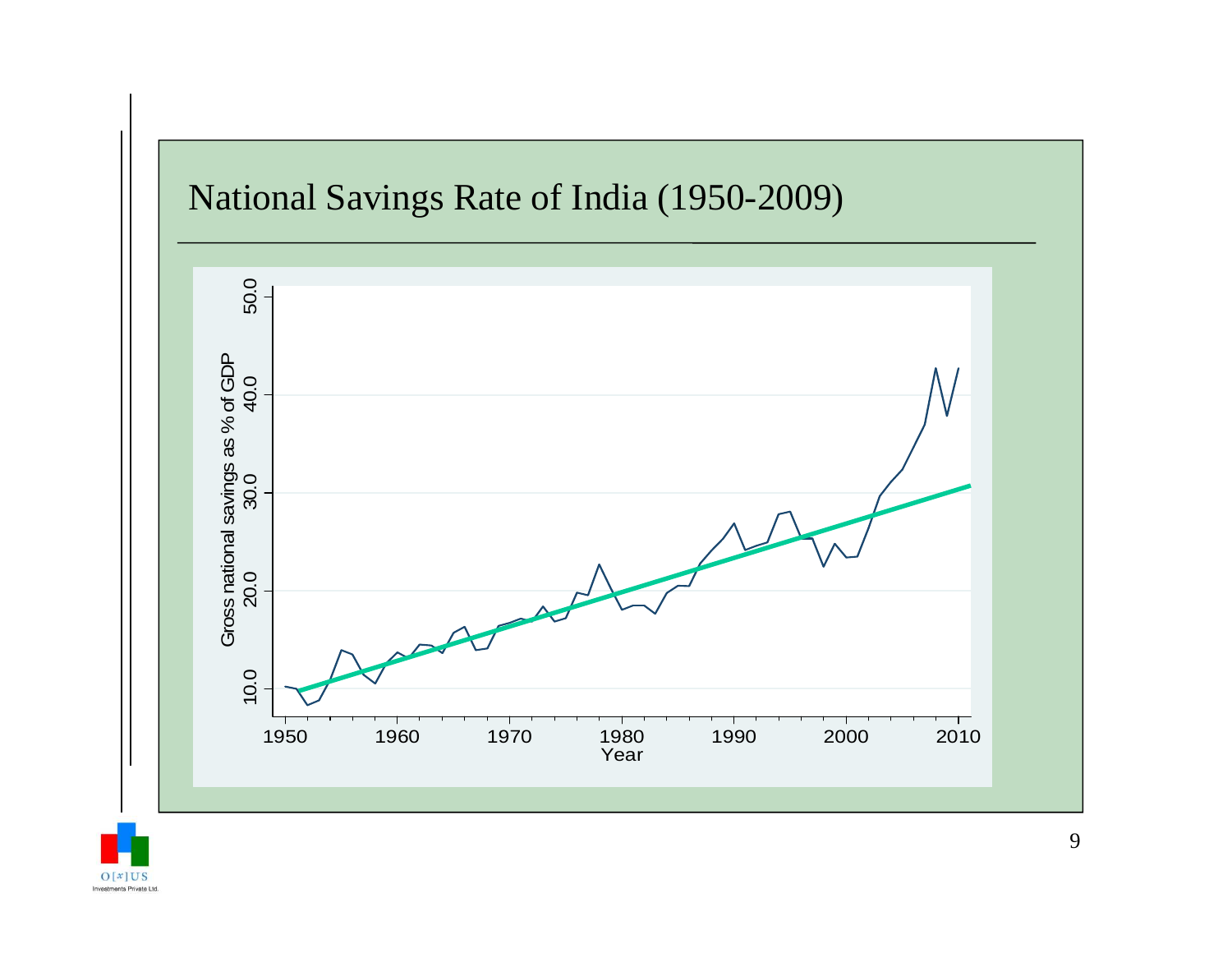

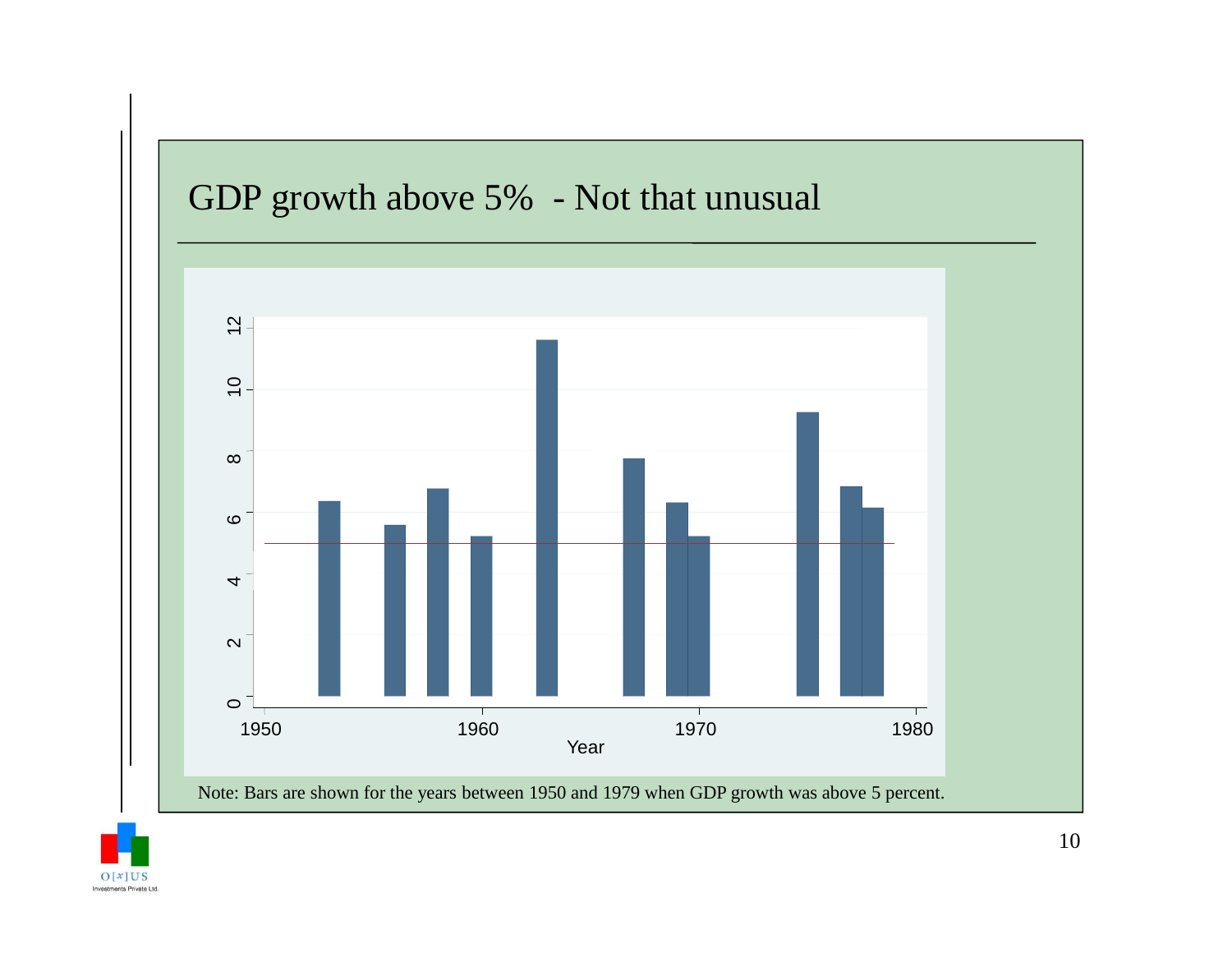

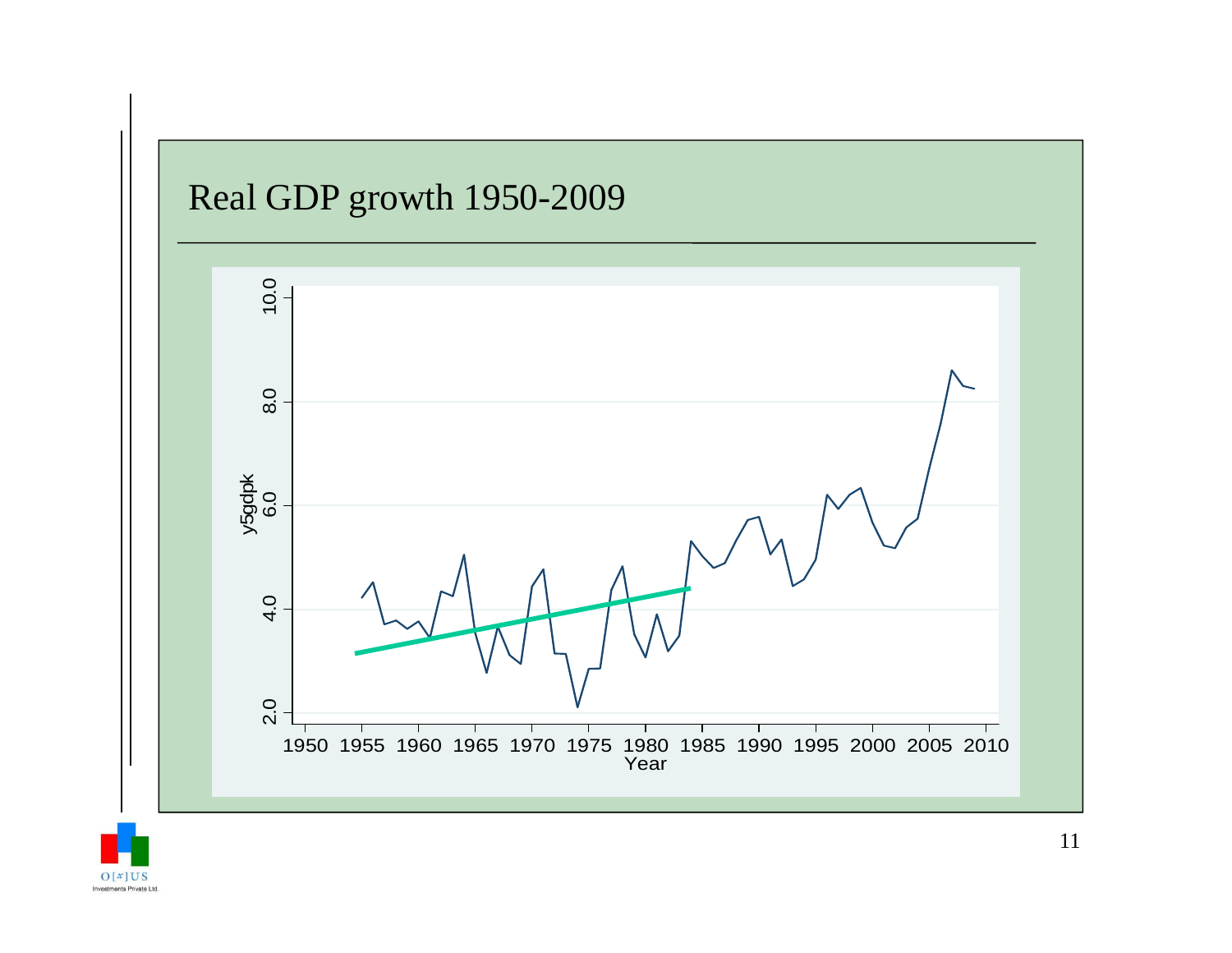# Puzzle 2: How come India had big reforms and no growth acceleration?

- There *was* a significant 2 percentage point acceleration for 3 years soon after the reforms – growth averaged above 7 percent 1994/95 – 1996/97.
- The post-reform decade from 1992-2002 witnessed only a 5.5 percent average growth rate, no different than the 11 years from 1980-1990.
- *Competing explanation*: Indian potential growth rate had already reached its potential of around 5.5 percent in the mid 1980s; so we shouldn't expect much acceleration in the 1990s.

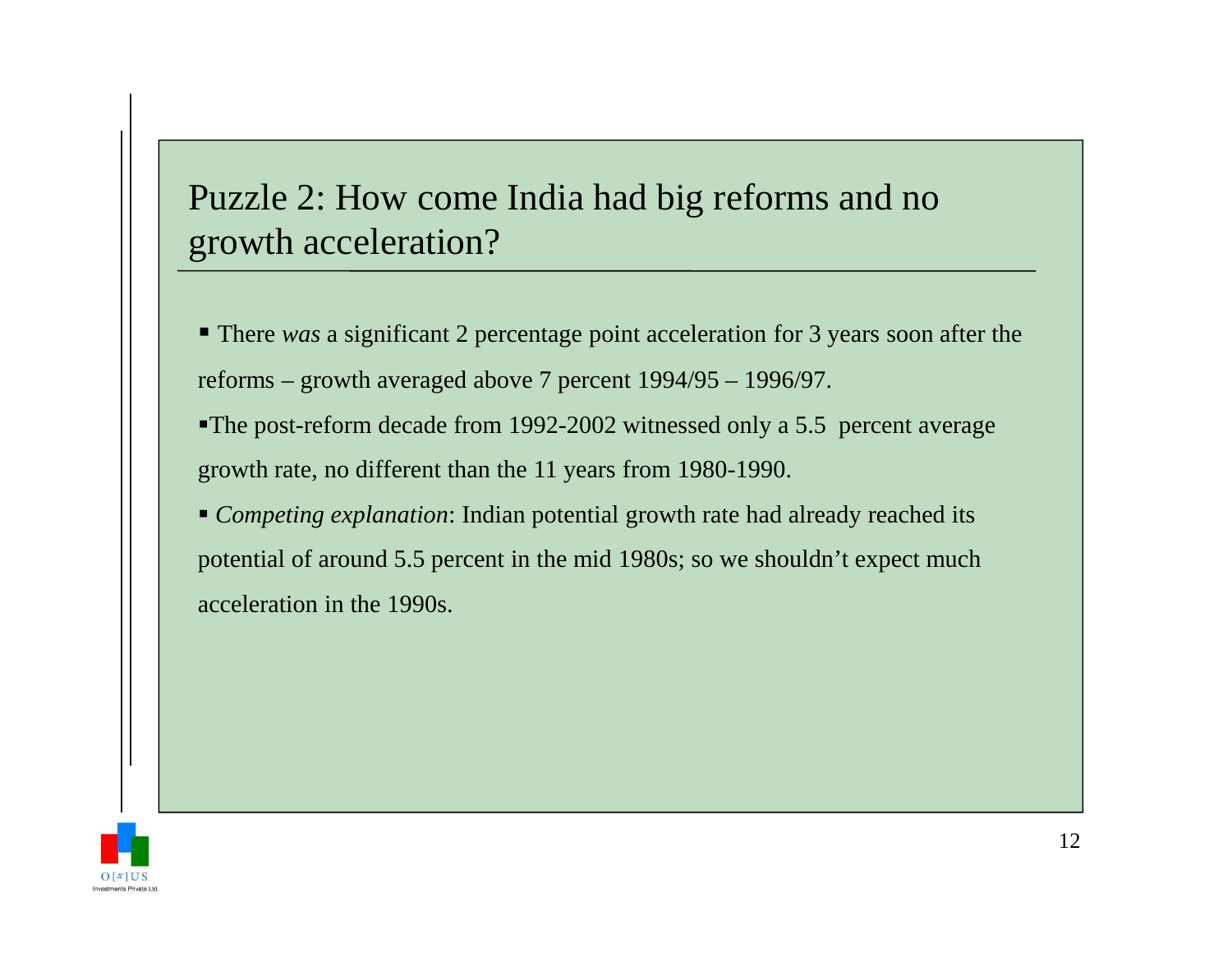Puzzle 3: What caused the growth rate to really accelerate from 2003/4 onwards to an average of 8.2 percent for the last seven years?

- Several explanations:
	- 1. Rising tide lifts all boats
	- 2. Indian industry so decimated by the tightening of the mid 1990s that they regrouped and became superior
	- 3. Reforms of the early 1990s finally had an effect more than a decade later
- Problems with each interpretation
	- 1. No other country has had such a large expansion in investment rates
	- 2. Post hoc, ergo propter hoc
	- 3.Possible, but then India will have the record for the longest gradualism lag

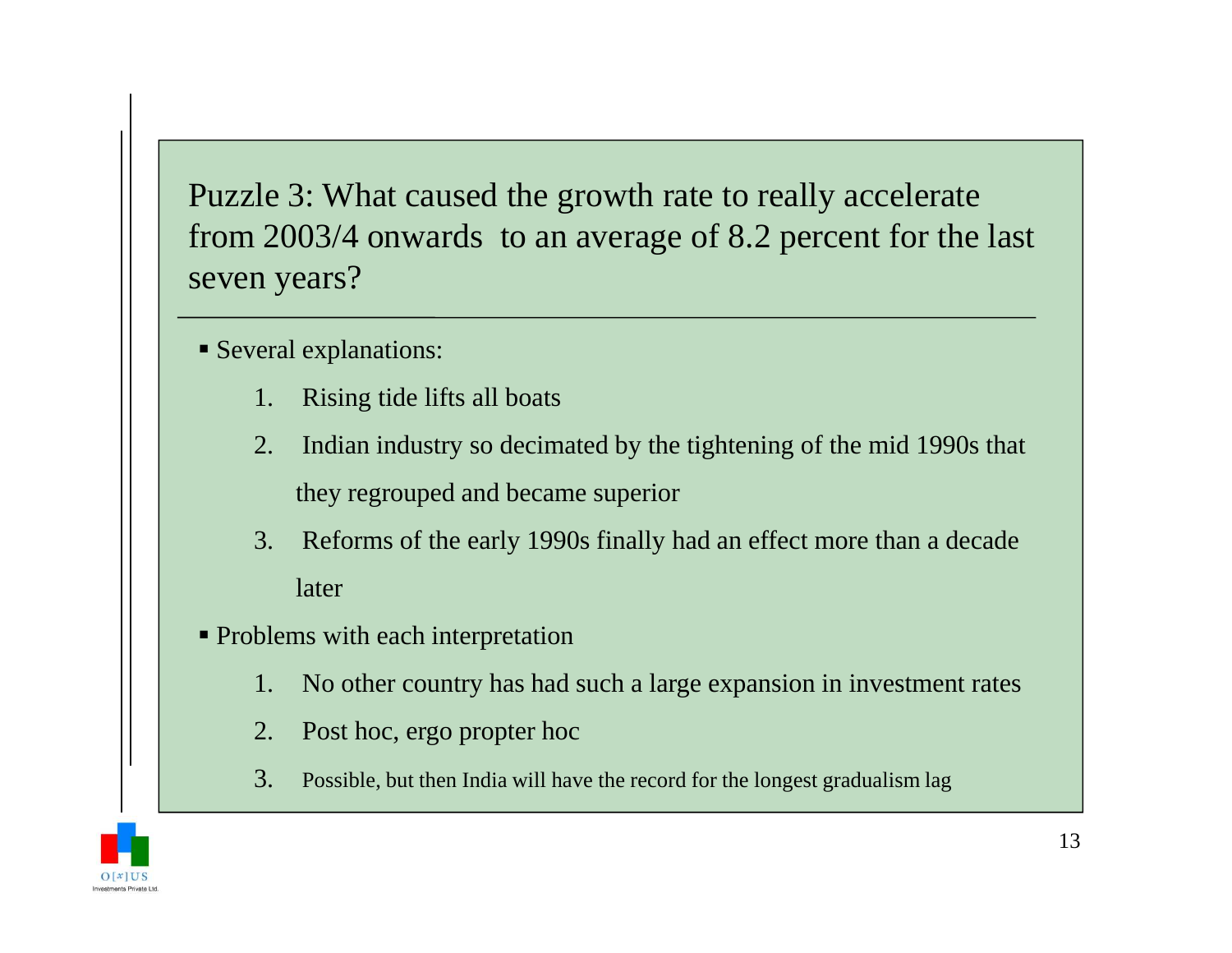### So what really happened?

- Going back to the determinants
	- Currency undervaluation consistent policy of maintaining a constant real exchange rate, which because of higher productivity growth in India, meant a slowly increasing currency undervaluation; so no extra effect
	- Middle class this has long term impact and each 10 percent increase in the size of the (lagged) middle class adds about 0.4 percent to GDP growth rate –so this factor accounts for little
	- Cost of capital *yes* each 1 % decline in the lagged real interest rate adds about 0.35 percent to GDP growth
- Real interest rates declined because nominal rates declined; inflation stayed low at around 4 percent.
- Small savings rates which were 12.5 percent in 1999 were brought down to 8 percent by 2003/4.
- Real rates on government securities were 7.3 percent in 1999, and averaged 2.6 percent between 2002 and 2007; a decline of 500 basis points or close to 2 percent extra GDP growth.

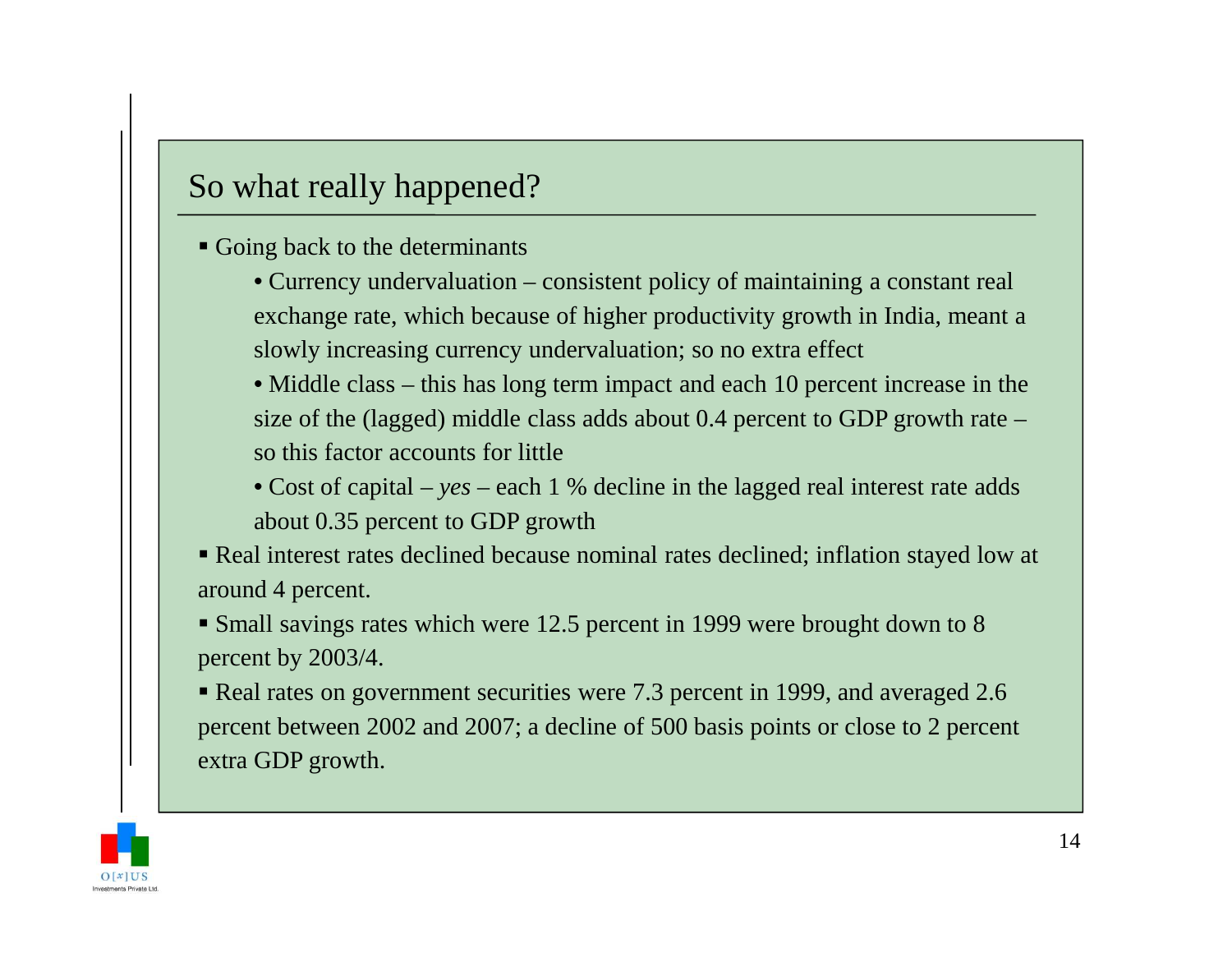### Money Supply and Fiscal Deficits: (non)-Effects on Growth and Inflation

| Coefficient                                  | 1950-72 | 1980-07    | 1950-07    |
|----------------------------------------------|---------|------------|------------|
| Dependent variable: GDP Growth               |         |            |            |
| M3 Growth (lagged)                           | $-0.03$ | $-0.08$    | $0.20**$   |
| Inflation                                    | $-0.06$ | $-0.20$    | $-0.24**$  |
| R <sup>2</sup>                               | 0.45    | 0.53       | 0.46       |
| Dependent variable: Inflation (GDP deflator) |         |            |            |
| M3 Growth (lagged)                           | $-0.20$ | 0.32       | $0.48**$   |
| <b>GDP Growth</b>                            | 0.48    | $-0.64*$   | $-0.60**$  |
| $R^2$                                        | 0.26    | 0.31       |            |
|                                              | 1980-03 | 1980-03    | 1980-07    |
| Dependent variable: GDP growth               |         |            |            |
| Fiscal Deficit lagged (% of GDP)             | $-0.23$ | $-0.38*$   | $-.24$     |
| Real Interest Rate (lagged)                  |         | $-0.25***$ | $-.38***$  |
| <b>Currency Undervaluation (lagged)</b>      |         | $-.01*$    | $-.024***$ |
| $R^2$                                        | 0.71    | 0.79       | 0.76       |

Notes: (1) \*Stars indicate the level of statistical significance; 1, 2, and 3 stars indicate significance at the 10%, 5%, and 1% level of significance, respectively. (2) Other variables in the equation are rainfall, rainfall lagged and in growth equations, a dummy variable for 1991, when applicable.

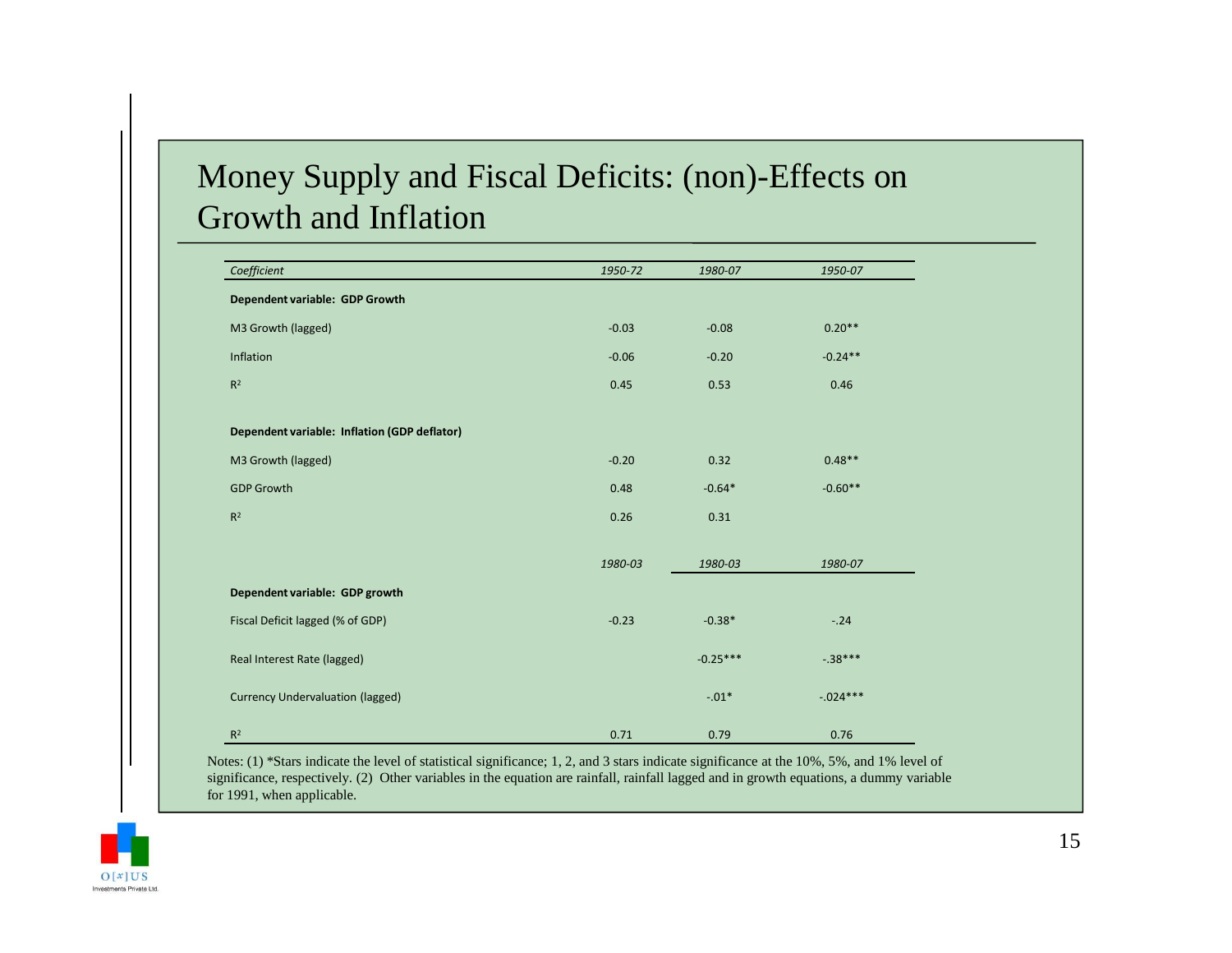

\*Stars indicate the level of statistical significance; 1, 2, and 3 stars indicate significance at the 10%, 5%, and 1% level of significance, respectively. Note: Model 3, 1980-07 has a dummy variable for crisis year 1991.

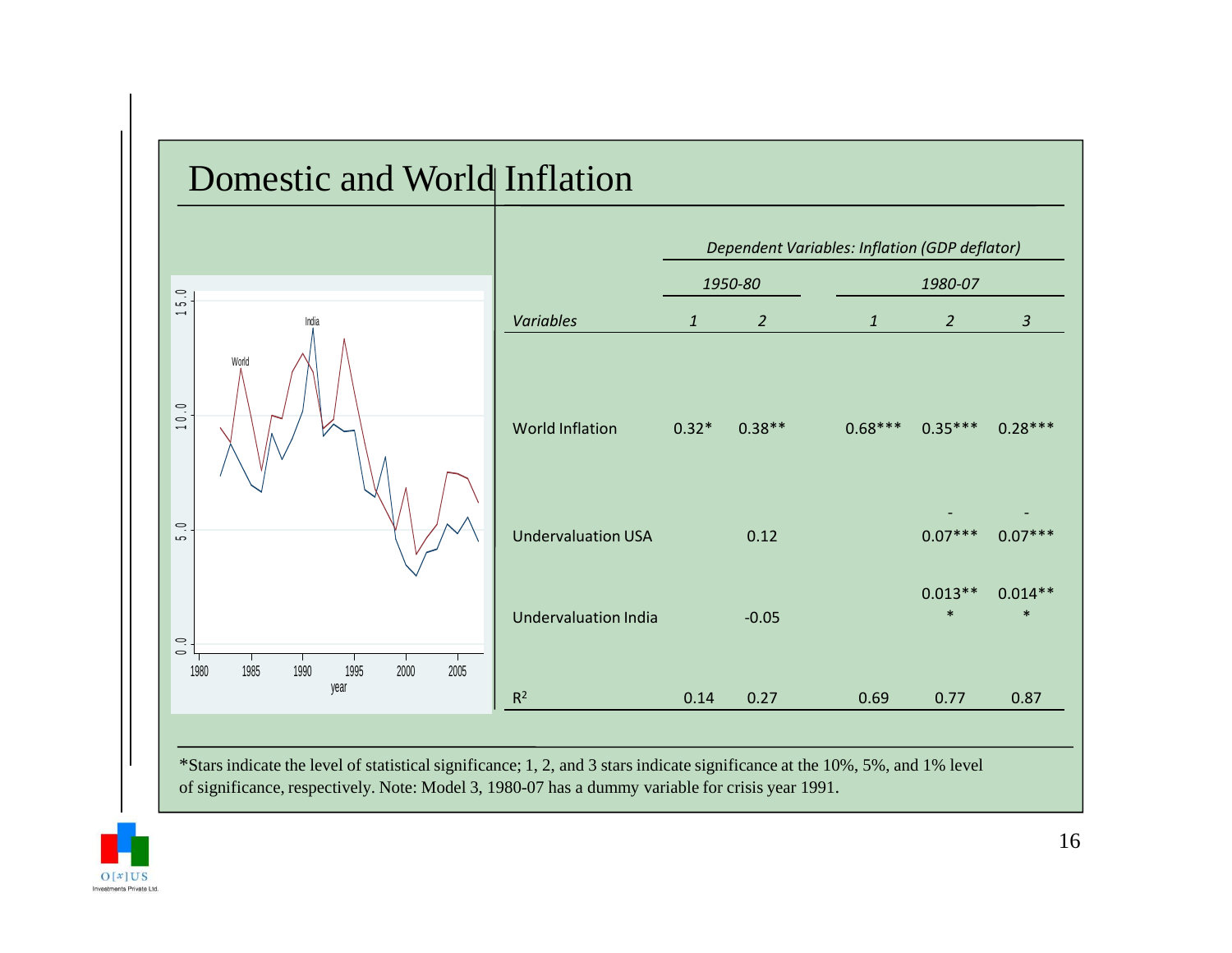### Relationship between interest rates and GDP growth



Notes: The X axis is the real interest rate on government securities and the Y axis GDP growth. This chart does not account for the presence of other determinants in the model



Notes: The graph outlines the close *partial* relationship between real interest rates and growth; The X axis is the real interest rate on government securities and the Y axis GDP growth. Note that the model estimated includes other factors, including currency undervaluation. Hence, the relationship shown is a partial relationship i.e. one which exists after controlling for the impact of other determinants.

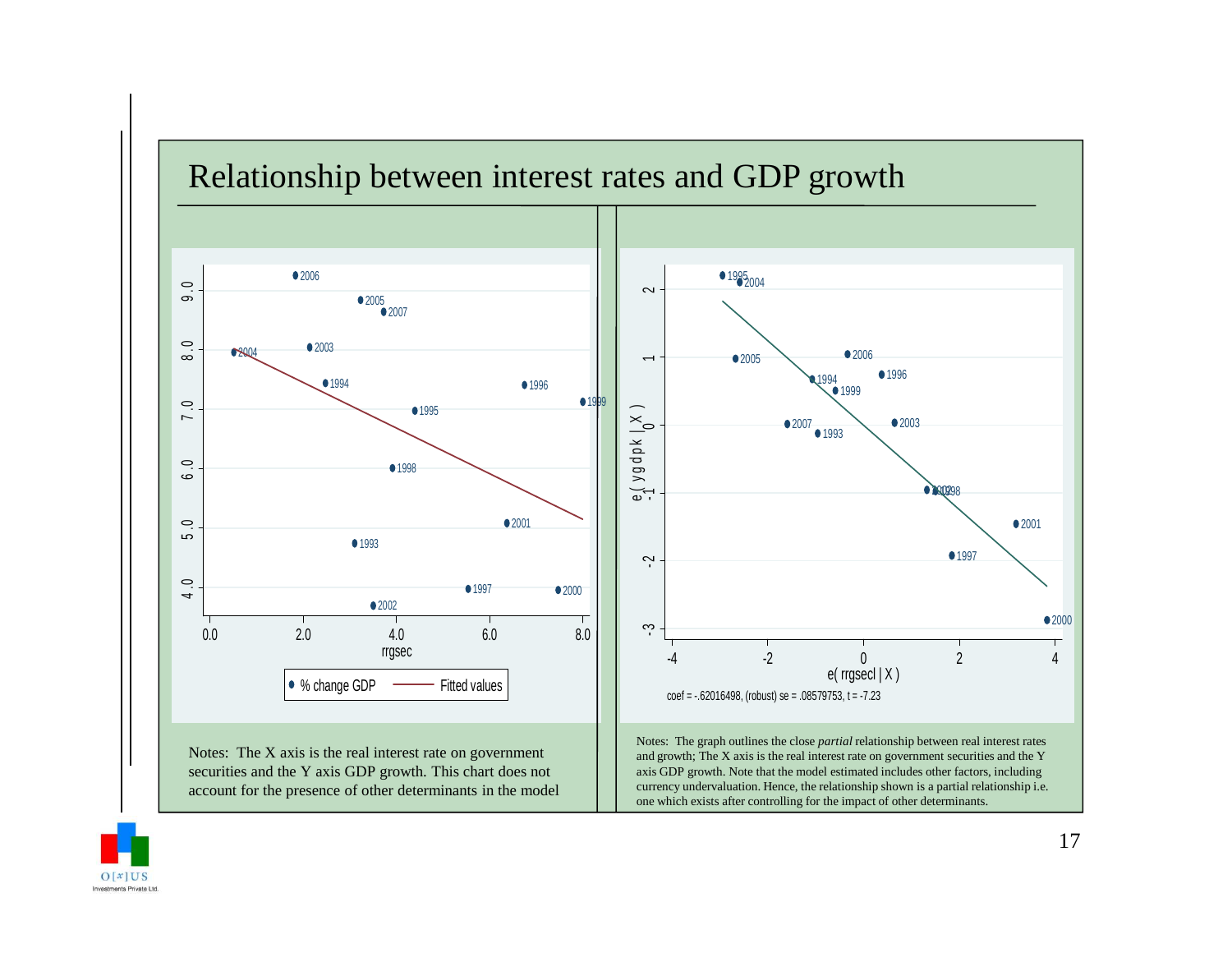

**Correlation** between GDP growth and lagged real government securities rate from 1993 – 2008 is **0.79**.

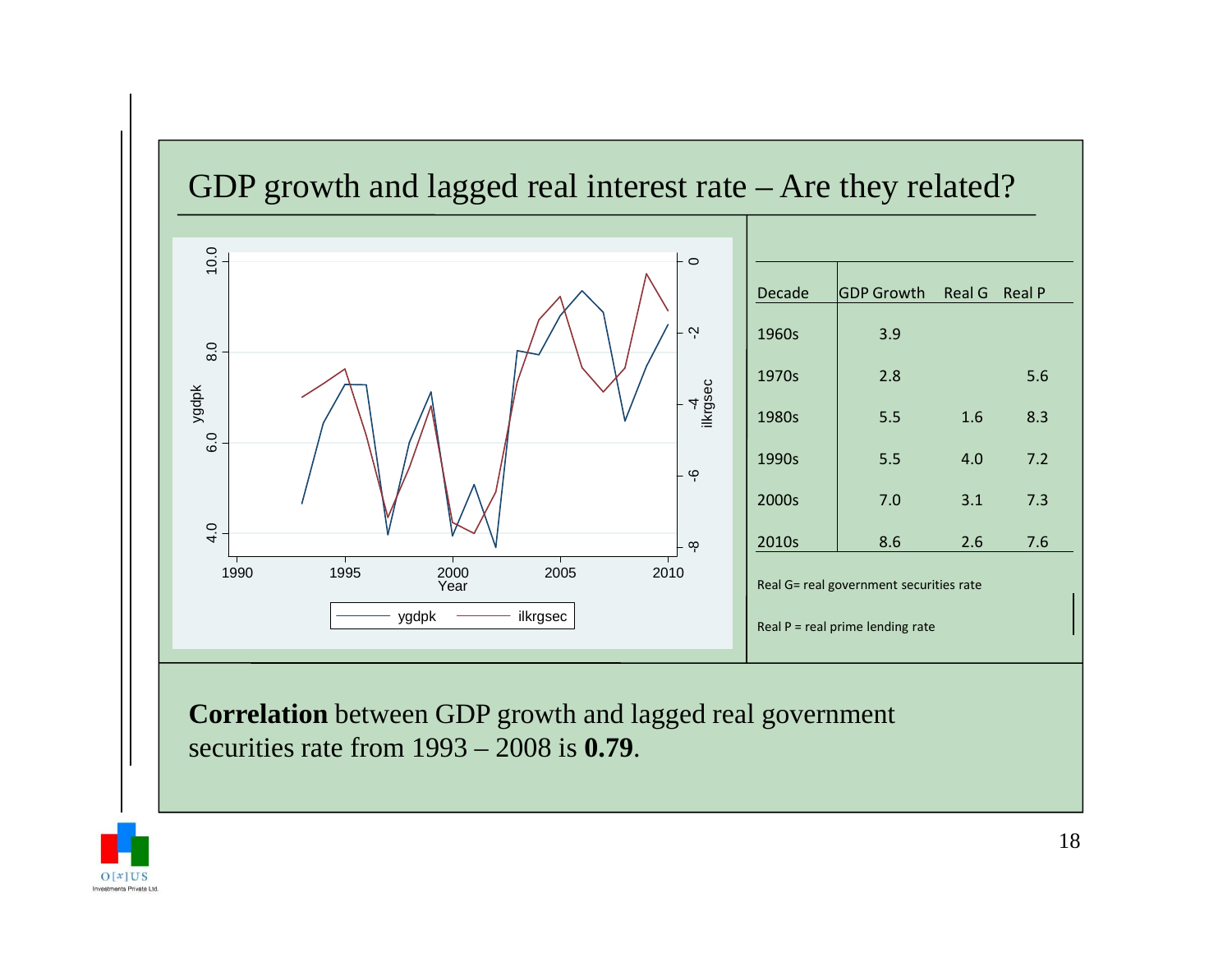# Partial regression plot of (lagged) currency undervaluation and GDP growth, 1993-2007



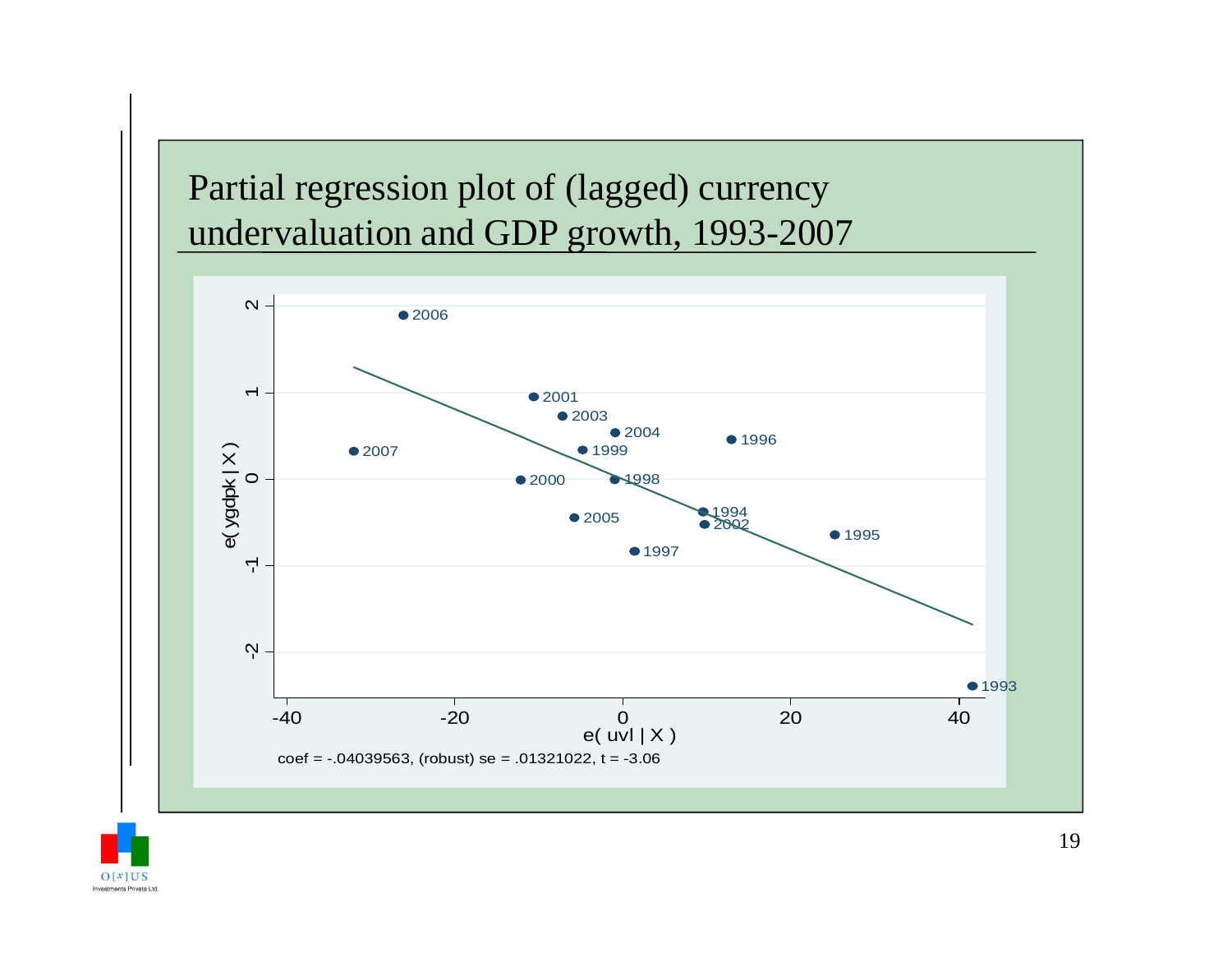# Partial regression plot of (lagged) real interest rates and GDP growth, 1993-2007



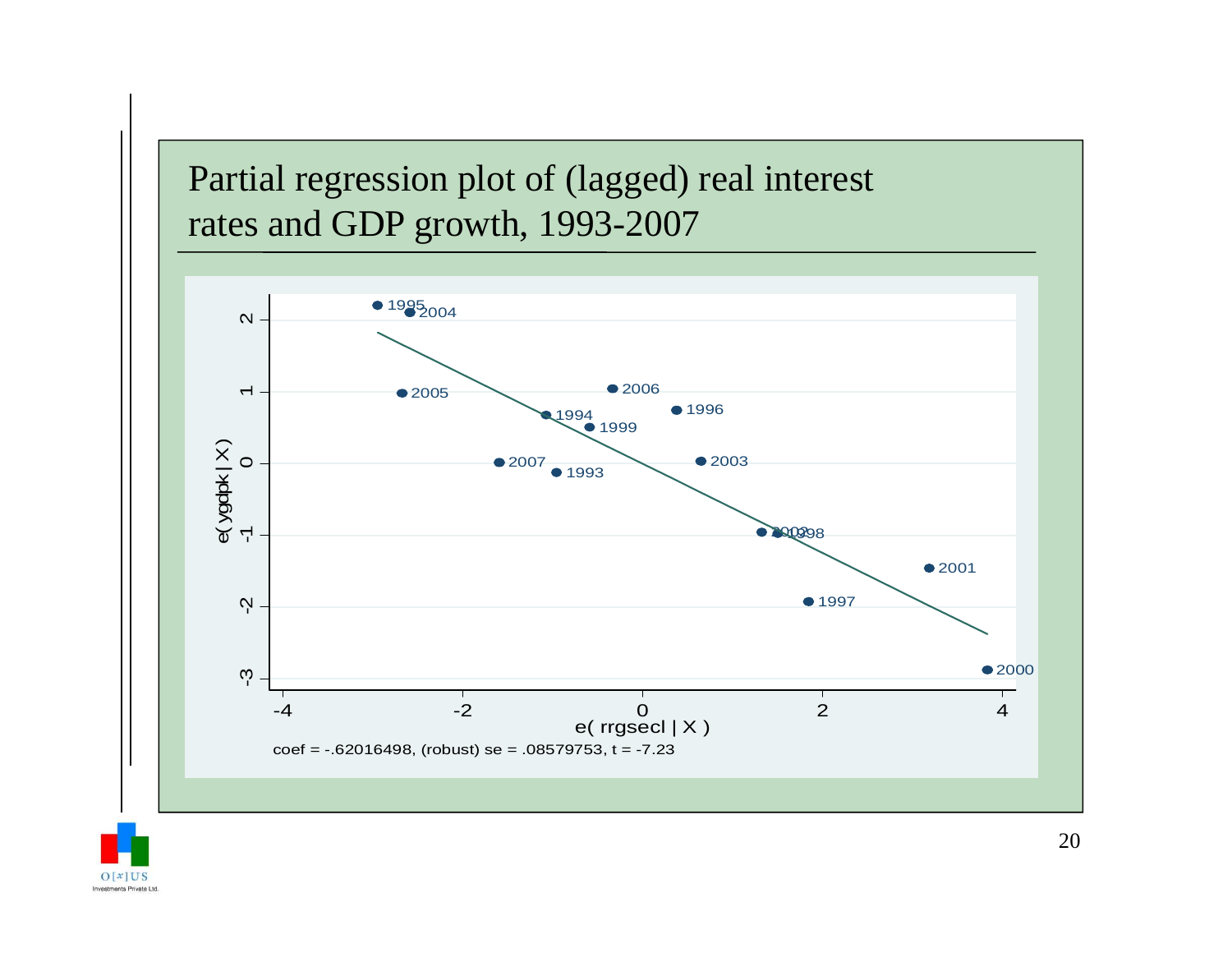

Note: Each countries investment rate in the  $0<sup>th</sup>$  year is the year indicated next to that country's line e.g. 1990 for India, 1975 for Korea. The X axis measures the number of years elapsed since the start date. Note that for the last seven years, India's increase is the steepest.